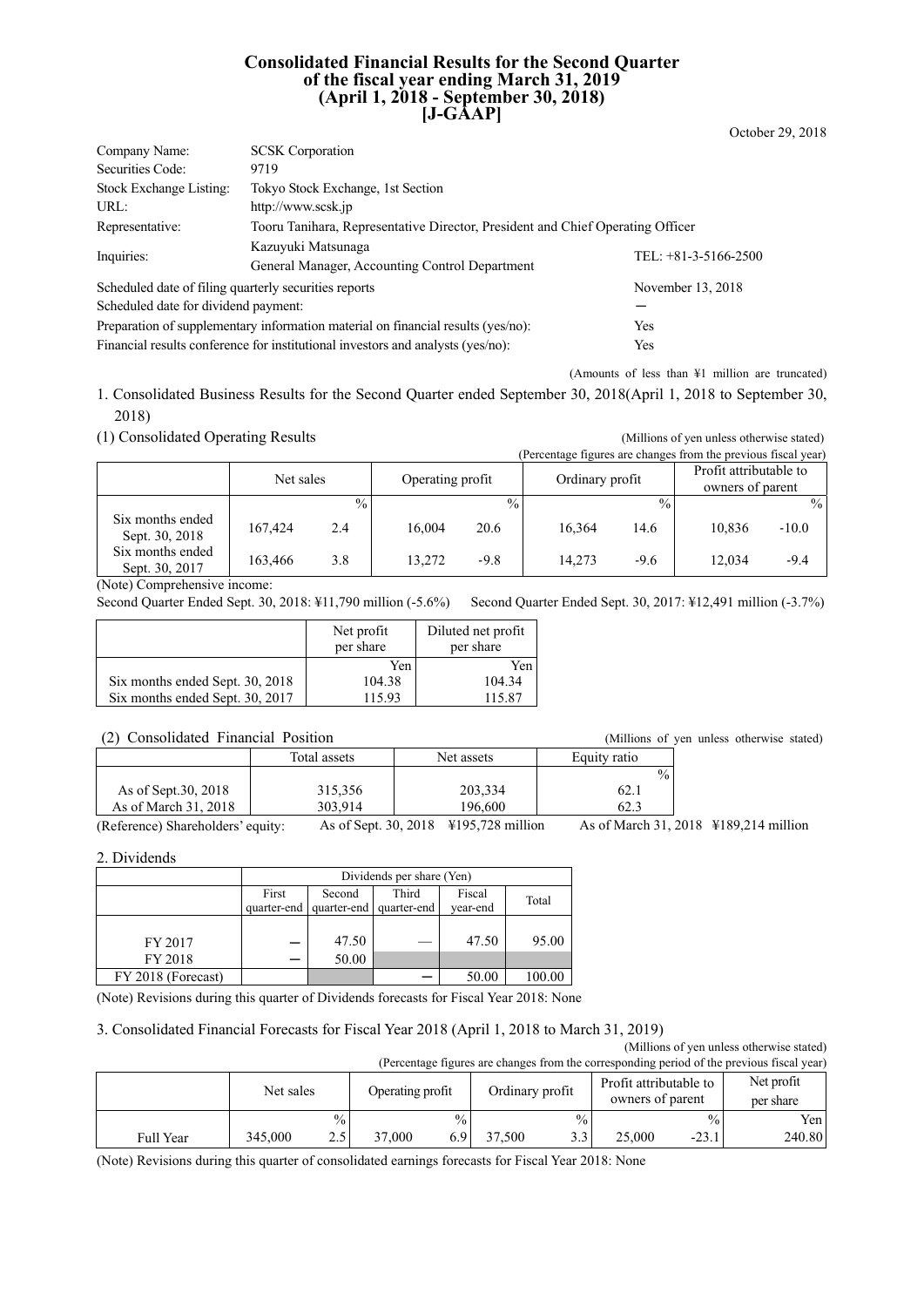## ※ Notes

- (1) Changes in significant subsidiaries during the period : None
- (2) Adoption of specific accounting procedures in preparing quarterly consolidated financial statements: None
- (3) Changes in accounting policies, changes in accounting estimates and restatement of prior period financial statements after error corrections
	- 1) Changes in accounting policies, changes in accounting standards and other regulations: None
	- 2) Changes in accounting policies due to other reasons: None
	- 3) Changes in accounting estimates: None
	- 4) Restatement of prior period financial statements after error corrections: None
- (4) Number of shares issued (Common stock)
	- 1) The number of shares issued as of the period-end (including treasury stock)

|  |  | As of Sept. 30, 2018 | 104,181,803 shares |
|--|--|----------------------|--------------------|
|  |  | As of March 31, 2018 | 104,181,803 shares |

- 2) The number of shares of treasury stock as of the period-end
- 3) The average number of shares during the period

|  | As of Sept. 30, 2018 | 352,005 shares |
|--|----------------------|----------------|
|  | As of March 31, 2018 | 362,918 shares |
|  |                      |                |

| As of Sept. 30, 2018 | 103,826,009 shares |
|----------------------|--------------------|
| As of Sept. 30, 2017 | 103,812,288 shares |

\*Notification regarding the auditing process

- This financial report is not within the scope of the auditing process as prescribed by the Financial Instruments and Exchange Act. Therefore, and as of the time of disclosure, the auditing process of this financial report has not been completed.
- \* Cautionary statement concerning appropriate use of financial forecasts and other explanatory notes
- The financial forecasts contained in this document are based on the information currently available and certain assumptions deemed reasonable. Actual results may vary from these forecasts for various reasons. With regard to the assumptions on which financial forecasts are based and other explanatory notes in connection with the use of financial forecasts, please refer to "Consolidated Financial Forecast for the fiscal year ending March 31, 2019" on page 3.
- SCSK will hold a results briefing for institutional investors and analysts on September 29, 2018. Materials used in the briefing, a transcript of the main questions and answers, and other related information will be published on SCSK's website promptly thereafter.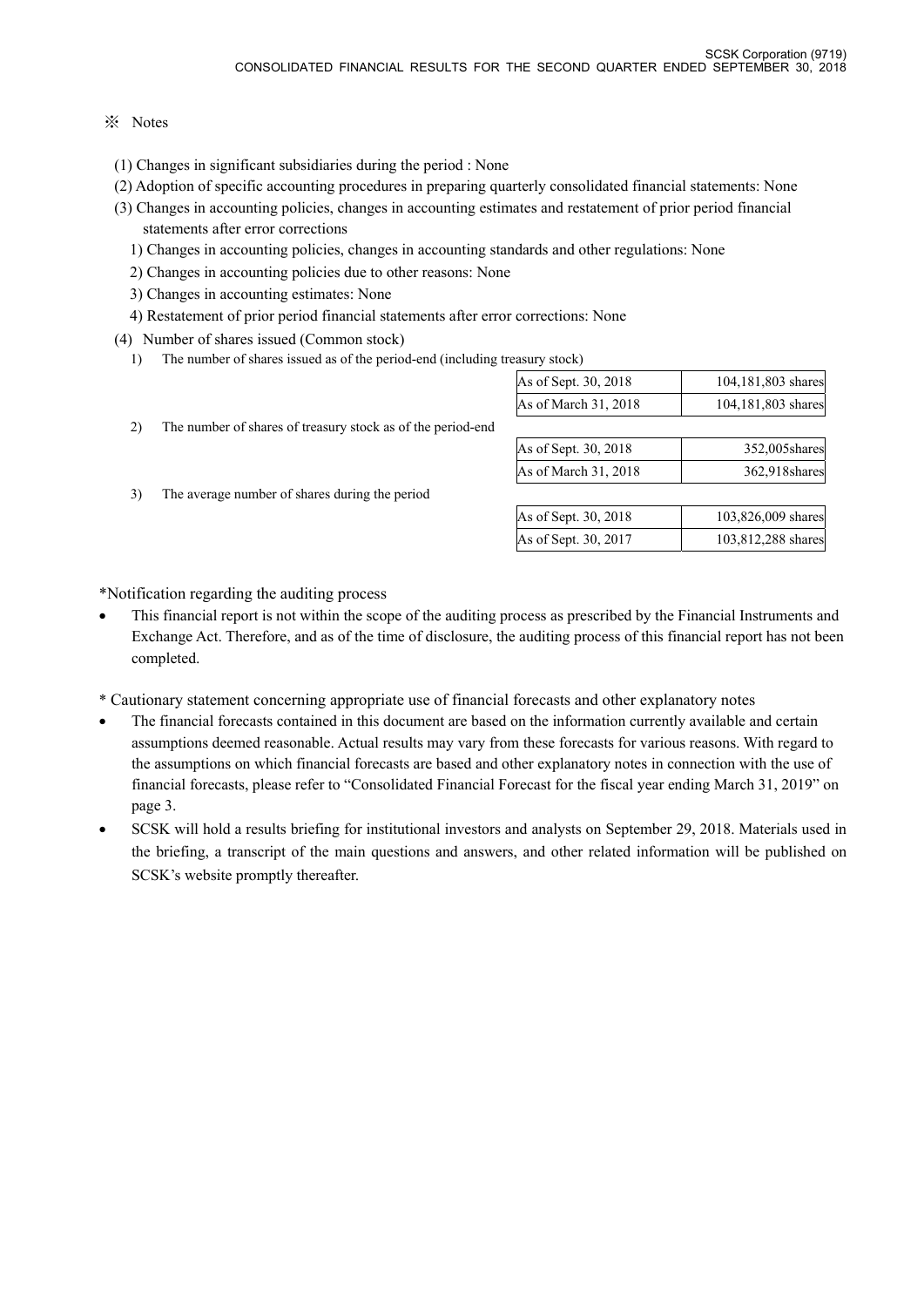## Contents

|     | 1. Qualitative information regarding operating results for the quarter ended September 30, 2018 ······················ 2                                                                                  |
|-----|-----------------------------------------------------------------------------------------------------------------------------------------------------------------------------------------------------------|
| (1) |                                                                                                                                                                                                           |
| (2) | Summary of financial position materials and property of financial position materials of financial position materials.                                                                                     |
| (3) |                                                                                                                                                                                                           |
|     | 2. Consolidated quarterly financial statements manufactured control and a final property of 4                                                                                                             |
| (1) |                                                                                                                                                                                                           |
| (2) |                                                                                                                                                                                                           |
| (3) |                                                                                                                                                                                                           |
| (4) | Notes regarding consolidated financial results for the first quarter ended September 30, 2018 ······················10                                                                                    |
|     |                                                                                                                                                                                                           |
|     |                                                                                                                                                                                                           |
|     |                                                                                                                                                                                                           |
|     | (Segment information) $\cdots$ $\cdots$ $\cdots$ $\cdots$ $\cdots$ $\cdots$ $\cdots$ $\cdots$ $\cdots$ $\cdots$ $\cdots$ $\cdots$ $\cdots$ $\cdots$ $\cdots$ $\cdots$ $\cdots$ $\cdots$ $\cdots$ $\cdots$ |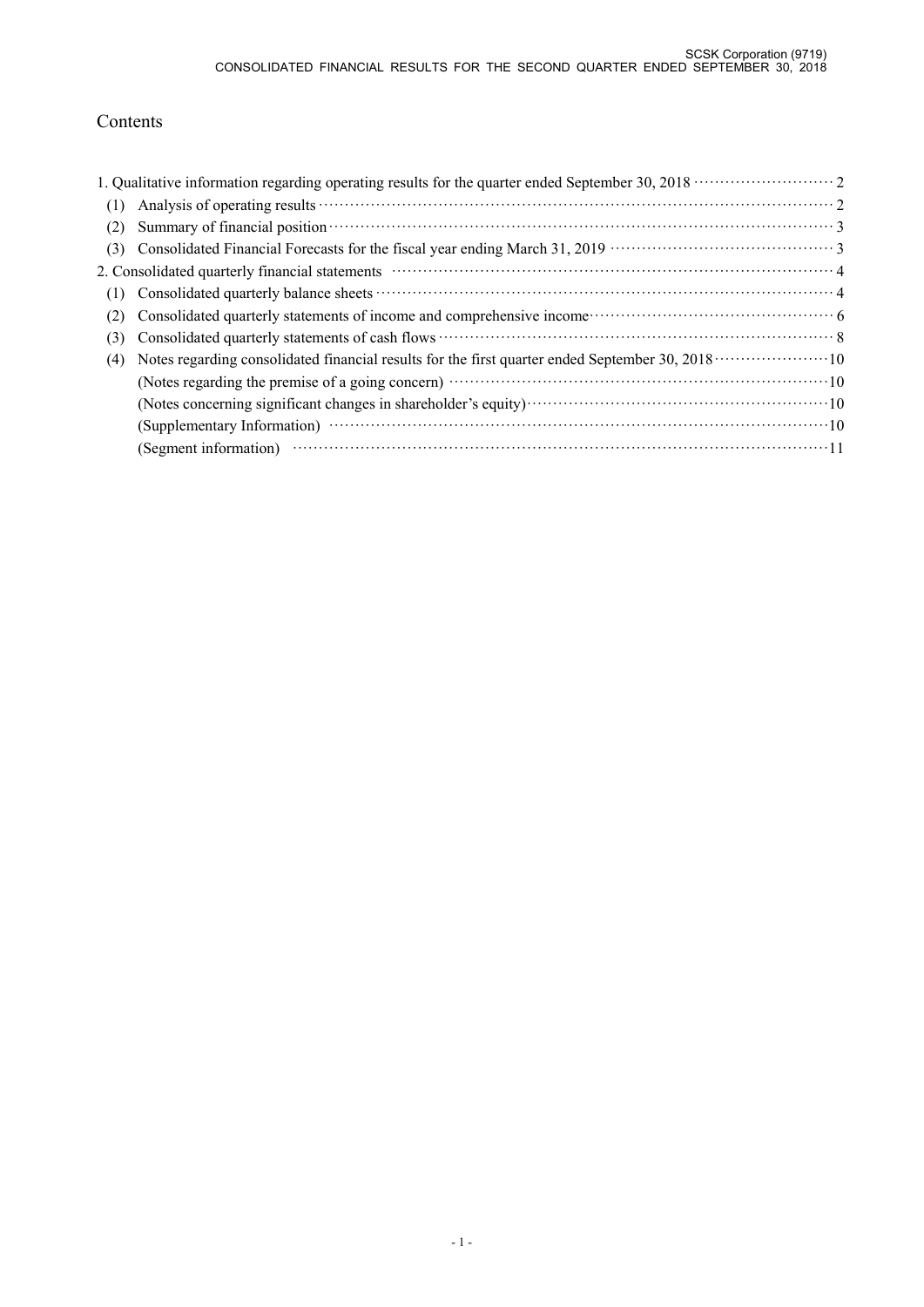## **1. Qualitative information regarding operating results for the Six-month period ended September 30, 2018 (1) Analysis of operating results**

 In the six-month period ended September 30, 2018, the Company judged that the domestic economy was undergoing a modest recovery against a backdrop of strong corporate earnings and industrial production. Specifically, capital investment was up and there were steady improvements in wages and in the job market.

 Our general outlook for the domestic economy projects that, in the midst of ongoing improvements in corporate earnings, the job market, and wages, the trend toward gradual recovery in all areas of the economy will continue. However, a sense of uncertainty is plaguing the global political and economic climate. Prominent concerns include the protectionist trade policies of the United States and the accompanying risk of increased trade friction, geopolitical risks in the Middle East and East Asia, issues surrounding the United Kingdom's decision to leave the European Union, the threat of economic downturn in emerging and resource-rich countries, and risk of fluctuations in financial capital markets, which are heavily influenced by the policy interest rate in the United States. Accordingly, scrutiny is imperative in judging economic trends for the purpose of making management decisions going forward.

 In this environment, the IT services market experienced robust system demand for the purposes of automation, labor saving, and productivity improvement to address labor shortfalls through means including the implementation of working style reforms. We also saw the emergence of operational system upgrade demand aimed at transforming certain legacy systems into open systems.

 At the same time, strategic IT investment demand for reinforcing strategic businesses or securing a competitive edge is rising among customer companies. In this manner, there was a general upward trend in overall IT investment demand.

 In the manufacturing industry, deal flows are increasing at an ever-faster pace. Specific areas in which this increase is being seen include demand for IoT-related projects, most notably smart factories, as well as for automotive embedded software development projects, which are increasingly involving self-driving cars, other highly functional vehicles, and electric automotive systems. The deal flow was also on the rise for verification services for pre-market products, which are growing ever more sophisticated, and for business process outsourcing (BPO) services related to products and services.

 In distribution, service, and other industries, strategic IT services demand for reinforcing businesses is on the rise, particularly among customer companies engaging in consumer businesses. This demand was largely associated with investment related to e-commerce, customer relationship management (CRM), and big data analysis for the purposes of enhancing digital marketing initiatives and facilitating omni-channel retailing.

 In the financial industry, performance was impacted by the rebound from previously strong investment trends following the conclusion of large-scale development projects for certain financial institutions, and numerous financial institutions limited their total investment expenditures in response to Japan's negative interest rate policy. Nevertheless, demand for IT investment for augmenting operations was strong, primarily among customers in the banking and insurance sectors. Targets of this demand included the application of FinTech, artificial intelligence (AI), and other new IT technologies, the reinforcement and expansion of overseas operations, and the realization of more sophisticated online banking and Internet services.

 In addition, demand for various cloud-based IT services has been on the rise in IaaS, PaaS, and other IT infrastructure sectors against a backdrop of a strong appetite among customer companies for investment to heighten operational efficiency and to compensate for shortages of IT employees at these companies. A similar increase was seen in demand for IT services in the operational system field, although here it was limited to certain sectors.

 Looking at the Company's operating results for the period under review, consolidated net sales increased 2.4% year on year, to ¥167,424 million, following brisk system development sales, particularly to customers in the manufacturing industry and the distribution industry, as well as higher sales of system maintenance and operation services to customers in all industries.

 Operating profit was up 20.6% year on year, to ¥16,004 million, due to the higher net sales coupled with improved profitability attributable to increased development productivity, which itself stemmed from efforts to boost work quality and streamline operations.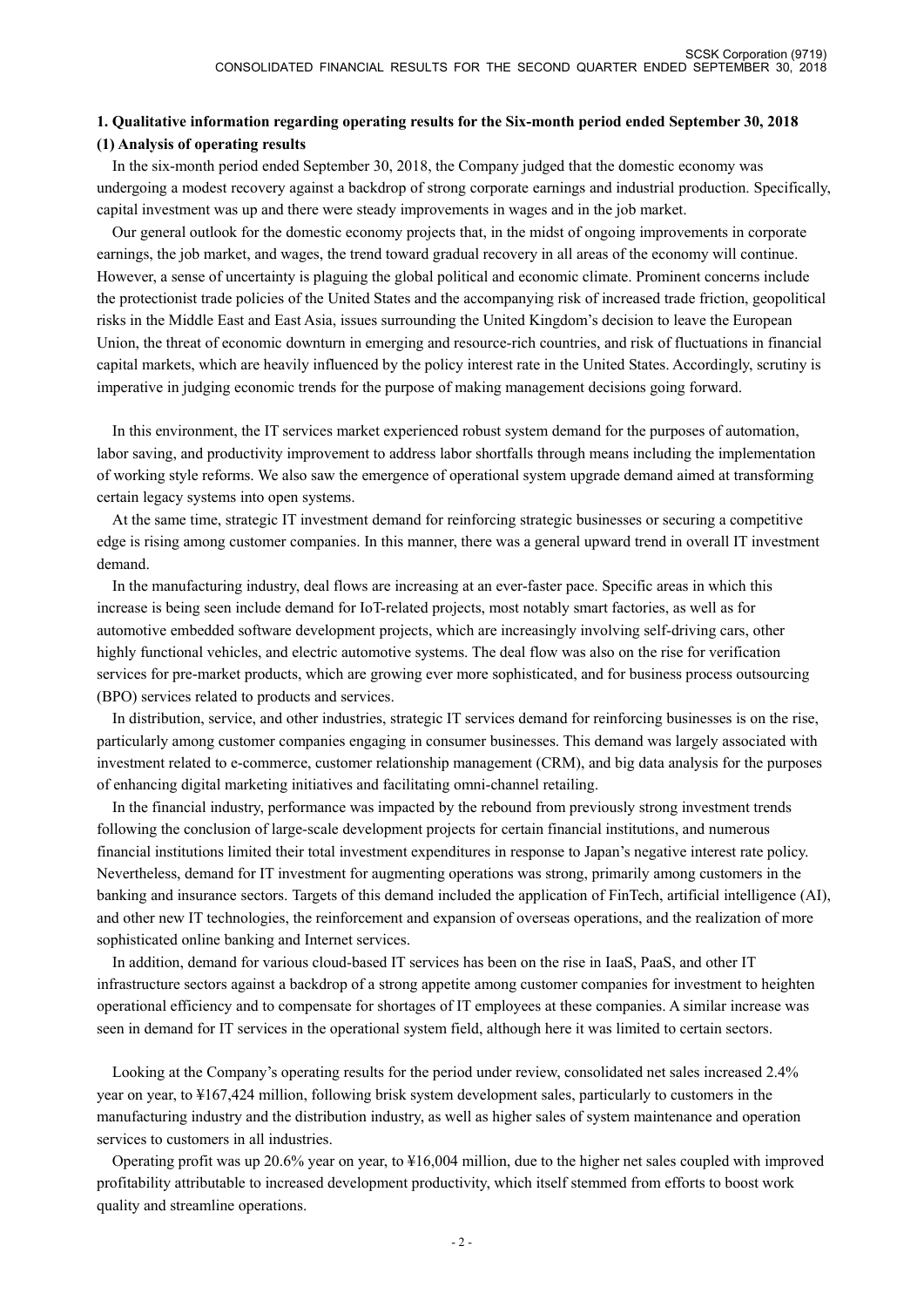Ordinary profit grew 14.6%, to ¥16,364 million, as a result of the increase in operating profit. Although business earnings were up, profit attributable to owners of the parent decreased 10.0%, to ¥10,836 million, due to the absence of the tax benefits recorded in the previous fiscal year in association with the transference of the shares of a subsidiary's stock.

 The five-year Medium-Term Management Plan with the fiscal year ending March 31, 2020, as its final year delineates three core strategies for its period. We are, first, to "shift to service-oriented businesses;" second, to "promote strategic businesses that capture the changing times;" and third, to "enter into the second stage of global business expansion." We are moving forward with measures based on these core strategies to achieve the plan's goals.

SCSK is continuing to promote the shift to service-oriented businesses in the fiscal year ending March 31, 2019. We are deploying a two-pronged approach consisting of new and existing businesses and focused on service-oriented businesses with the aim of incorporating the currently robust IT investment demand and thereby achieving earnings growth. The Company is also moving ahead with measures for increasing business profitability centered on its core strategies while implementing various measures to improve operational quality and productivity and otherwise reinforce profitability. In these manners, we are working to bolster our management and earnings bases.

#### **(2) Summary of financial position**

Cash and cash equivalents ("cash") as of September 30, 2018 increased ¥15,960 million compared to March 31, 2018 to ¥115,828 million. The increase or decrease in each cash flow type and the main factors for such changes are as follows.

#### (Cash flow from operating activities)

Net cash provided by operating activities was ¥18,014 million.

The main cash inflow factors were profit before income taxes of ¥16,329 million, depreciation of ¥4,560 million and ¥6,465 million increase in funds stemming from a decrease in accounts receivable. The main cash outflow factors were a decrease in accounts payable of ¥2,587 million, and a decrease of ¥3,950 million in payments for income taxes.

## (Cash flow from investing activities)

Net cash investing activities was ¥6,689 million.

The main cash outflow factors were payment for the acquisition of property, plant and equipment of ¥4,393 million, and acquisition of intangible assets of ¥1,668 million.

## (Cash flow from financing activities)

Net cash provided by financing activities was ¥4,613 million.

The main cash inflow factor was an increase in proceeds from issuance of bonds of ¥10,000 million. The main cash outflow factor was dividend payments of ¥4,941 million (¥47.5 per share) for the year-end dividend of the fiscal year ended March 31, 2018.

## **(3) Consolidated Financial Forecasts for the Fiscal Year Ending March 31, 2019**

Consolidated performance in the six-month period ended September 30, 2018, was strong, exceeding our initial forecasts. Regardless, the Company has chosen not to revise the forecasts for the fiscal year ending March 31, 2019, that were announced on April 27, 2018, in light of the threat of downturns in the domestic and global economies due to trade friction and fluctuations in financial capital market conditions.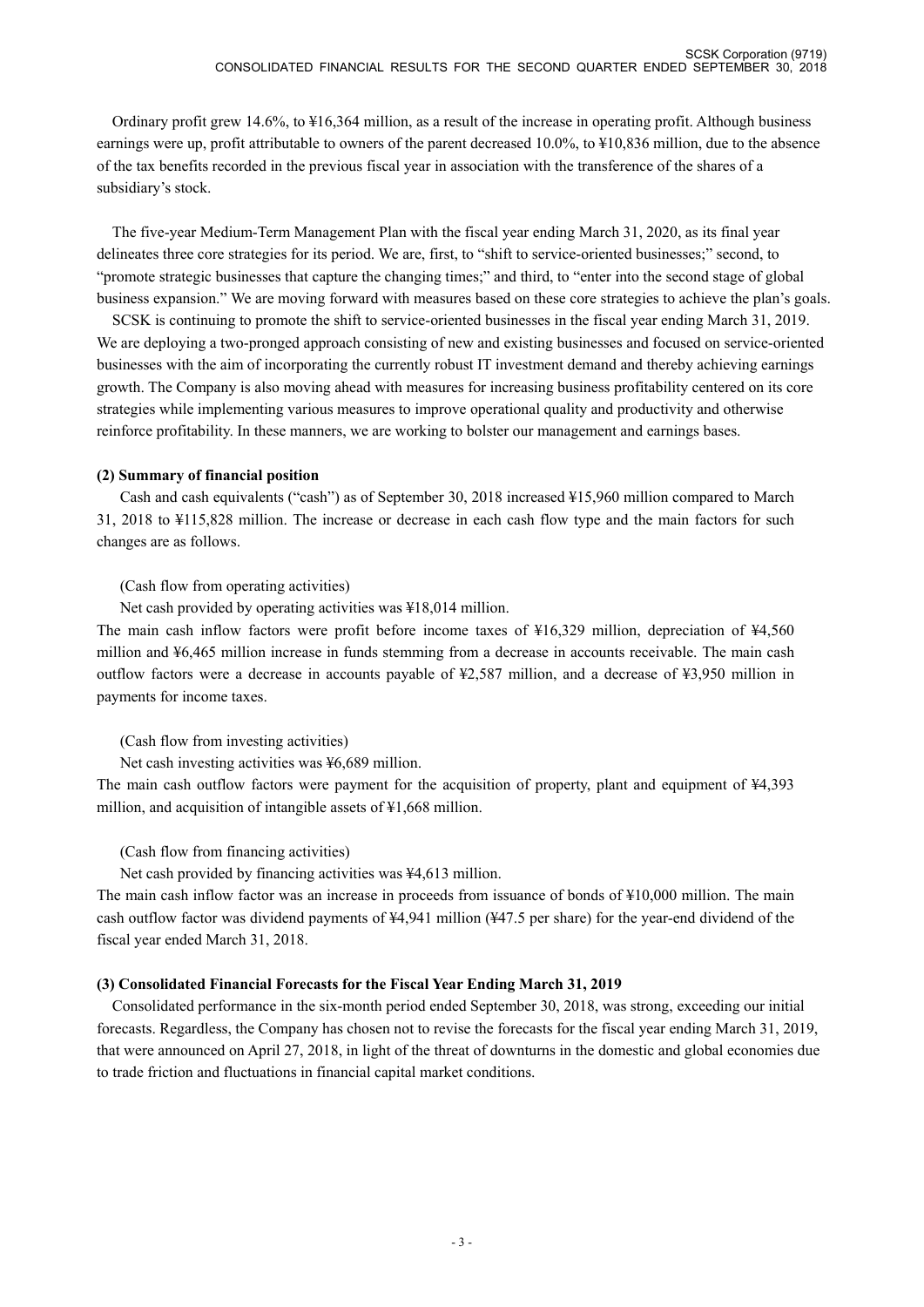# 2. Consolidated Quarterly Financial Statements

# **(1) Consolidated Quarterly Balance Sheets**

|                                       |                     | (Millions of Yen)    |
|---------------------------------------|---------------------|----------------------|
|                                       | As of Mar. 31, 2018 | As of Sept. 30, 2018 |
| Assets                                |                     |                      |
| Current assets                        |                     |                      |
| Cash and deposits                     | 16,456              | 17,892               |
| Notes and accounts receivable - trade | 66,665              | 60,252               |
| Merchandise and finished goods        | 5,137               | 5,635                |
| Work in process                       | 900                 | 745                  |
| Raw materials and supplies            | 49                  | 44                   |
| Deposits paid                         | 83,340              | 97,935               |
| Other                                 | 11,175              | 13,264               |
| Allowance for doubtful accounts       | $-41$               | $-24$                |
| Total current assets                  | 183,684             | 195,745              |
| Non-current assets                    |                     |                      |
| Property, plant and equipment         |                     |                      |
| Buildings and structures, net         | 31,543              | 30,876               |
| Land                                  | 19,821              | 19,821               |
| Other, net                            | 22,099              | 23,694               |
| Total property, plant and equipment   | 73,464              | 74,392               |
| Intangible assets                     |                     |                      |
| Goodwill                              | 84                  | 68                   |
| Other                                 | 9,472               | 9,310                |
| Total intangible assets               | 9,556               | 9,379                |
| Investments and other assets          |                     |                      |
| Investment securities                 | 10,625              | 12,034               |
| Other                                 | 26,702              | 23,883               |
| Allowance for doubtful accounts       | $-119$              | $-79$                |
| Total investments and other assets    | 37,209              | 35,838               |
| Total non-current assets              | 120,229             | 119,610              |
| Total assets                          | 303,914             | 315,356              |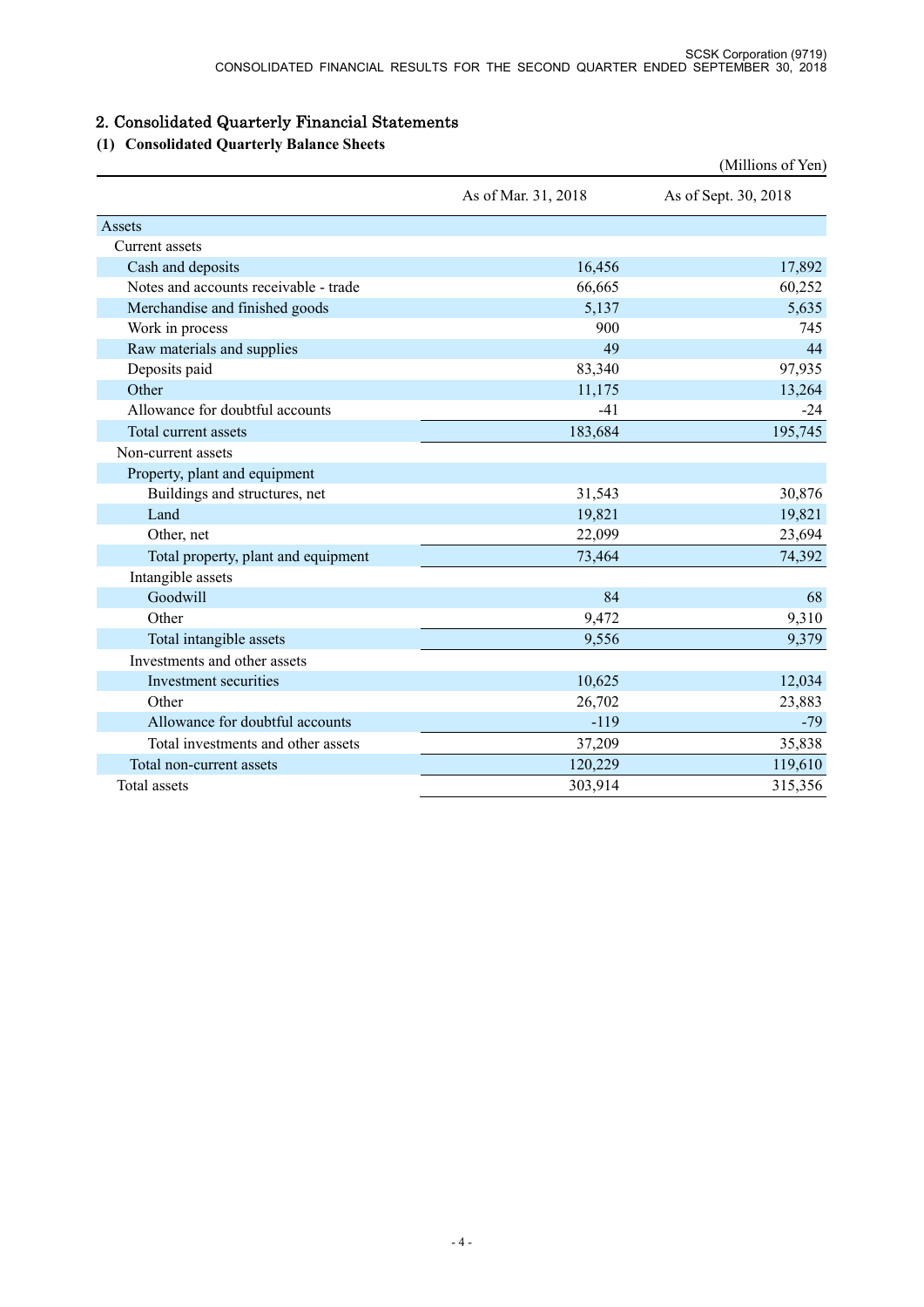|                                                       |                     | (Millions of Yen)    |
|-------------------------------------------------------|---------------------|----------------------|
|                                                       | As of Mar. 31, 2018 | As of Sept. 30, 2018 |
| Liabilities                                           |                     |                      |
| <b>Current</b> liabilities                            |                     |                      |
| Notes and accounts payable - trade                    | 20,013              | 17,417               |
| Short-term loans payable                              | 10,000              | 15,000               |
| Current portion of long-term loans payable            | 5,000               |                      |
| Income taxes payable                                  | 4,802               | 3,297                |
| Provision for bonuses                                 | 5,651               | 5,384                |
| Provision for directors' bonuses                      | 79                  | 27                   |
| Provision for loss on construction contracts          | 329                 | 279                  |
| Other                                                 | 24,687              | 24,576               |
| Total current liabilities                             | 70,564              | 65,983               |
| Non-current liabilities                               |                     |                      |
| Bonds payable                                         | 30,000              | 40,000               |
| Provision for directors' retirement benefits          | 20                  | 20                   |
| Net defined benefit liability                         | 1,468               | 962                  |
| Asset retirement obligations                          | 2,391               | 2,447                |
| Other                                                 | 2,867               | 2,607                |
| Total non-current liabilities                         | 36,748              | 46,038               |
| <b>Total liabilities</b>                              | 107,313             | 112,021              |
| Net assets                                            |                     |                      |
| Shareholders' equity                                  |                     |                      |
| Capital stock                                         | 21,152              | 21,152               |
| Capital surplus                                       | 1,299               | 1,299                |
| Retained earnings                                     | 168,363             | 174,249              |
| Treasury shares                                       | $-711$              | $-692$               |
| Total shareholders' equity                            | 190,104             | 196,009              |
| Accumulated other comprehensive income                |                     |                      |
| Valuation difference on available-for-sale securities | 2,274               | 2,574                |
| Deferred gains or losses on hedges                    | $-5$                | 21                   |
| Foreign currency translation adjustment               | $-154$              | $-115$               |
| Remeasurements of defined benefit plans               | $-3,004$            | $-2,762$             |
| Total accumulated other comprehensive income          | $-890$              | $-280$               |
| Share acquisition rights                              | 57                  | 42                   |
| Non-controlling interests                             | 7,329               | 7,563                |
| Total net assets                                      | 196,600             | 203,334              |
| Total liabilities and net assets                      | 303,914             | 315,356              |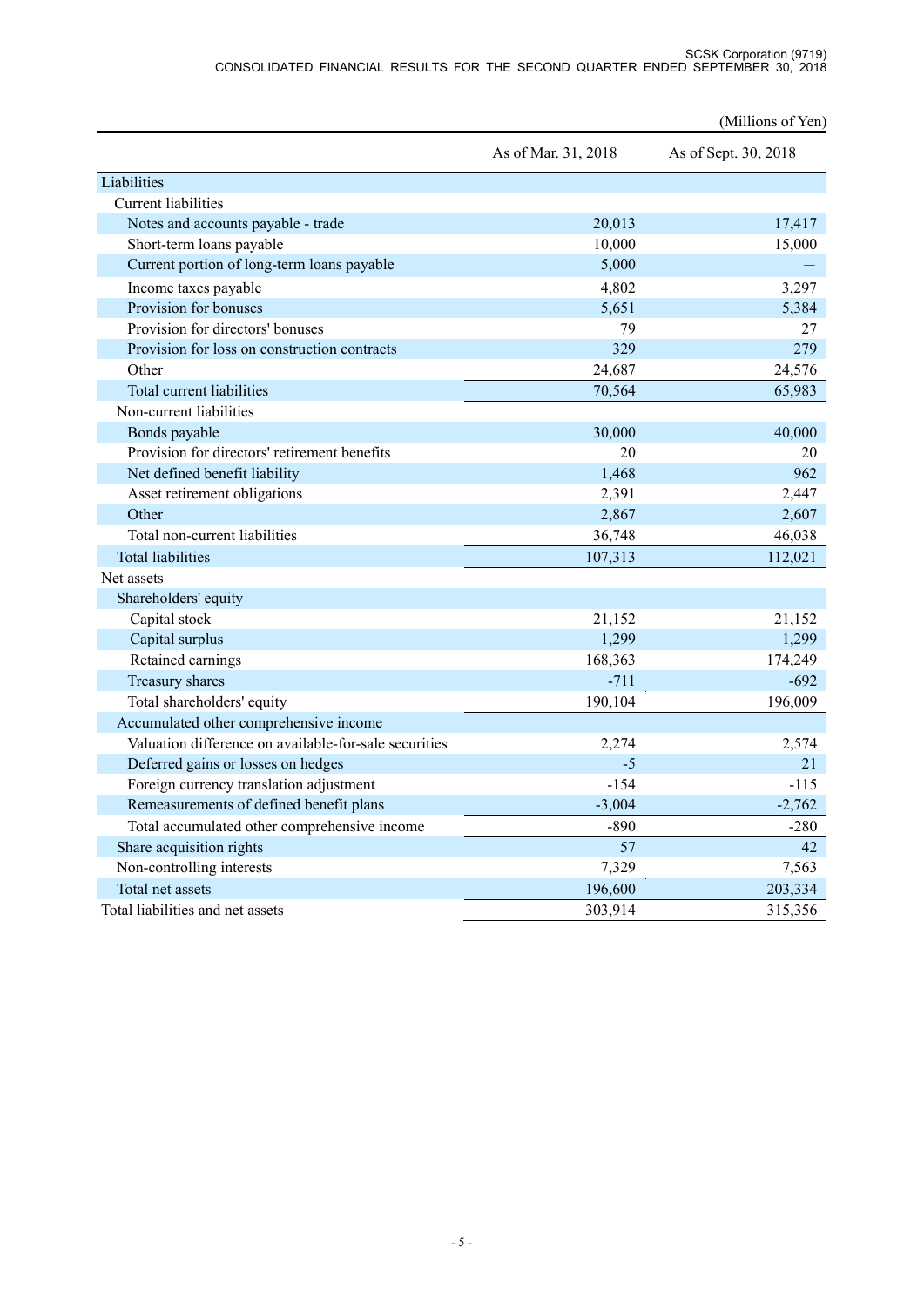|                                                                  |                                        | (Millions of Yen)                      |
|------------------------------------------------------------------|----------------------------------------|----------------------------------------|
|                                                                  | From Apr. 1, 2017<br>to Sept. 30, 2017 | From Apr. 1, 2018<br>to Sept. 30, 2018 |
| Net sales                                                        | 163,466                                | 167,424                                |
| Cost of sales                                                    | 125,122                                | 126,205                                |
| Gross profit                                                     | 38,343                                 | 41,218                                 |
| Selling, general and administrative expenses                     | 25,070                                 | 25,213                                 |
| Operating profit                                                 | 13,272                                 | 16,004                                 |
| Non-operating income                                             |                                        |                                        |
| Interest income                                                  | 36                                     | 31                                     |
| Dividend income                                                  | 39                                     | 37                                     |
| Share of profit of entities accounted for using equity<br>method | 258                                    | 359                                    |
| Hoard profit of prepaid card                                     | 737                                    |                                        |
| Other                                                            | 96                                     | 86                                     |
| Total non-operating income                                       | 1,167                                  | 514                                    |
| Non-operating expenses                                           |                                        |                                        |
| Interest expenses                                                | 65                                     | 54                                     |
| Loss on sales of investment securities                           | $\mathbf{1}$                           | 2                                      |
| Bond issuance cost                                               | 48                                     | 48                                     |
| Other                                                            | 52                                     | 49                                     |
| Total non-operating expenses                                     | 167                                    | 154                                    |
| Ordinary profit                                                  | 14,273                                 | 16,364                                 |
| Extraordinary income                                             |                                        |                                        |
| Gain on sales of non-current assets                              | $\overline{2}$                         | $\mathbf{1}$                           |
| Gain on sales of memberships                                     |                                        | $\boldsymbol{0}$                       |
| Total extraordinary income                                       | $\overline{2}$                         | $\mathbf{1}$                           |
| Extraordinary losses                                             |                                        |                                        |
| Loss on retirement of non-current assets                         | 12                                     | 16                                     |
| Loss on sales of non-current assets                              | 20                                     | 20                                     |
| Loss on sales of membership                                      |                                        | $\boldsymbol{0}$                       |
| Loss on valuation of membership                                  | 3                                      |                                        |
| Total extraordinary losses                                       | 35                                     | 36                                     |
| Profit before income taxes                                       | 14,239                                 | 16,329                                 |
| Income taxes - current                                           | 2,279                                  | 2,554                                  |
| Income taxes - deferred                                          | $-410$                                 | 2,595                                  |
| Total income taxes                                               | 1,868                                  | 5,150                                  |
| Profit                                                           | 12,370                                 | 11,179                                 |
| Profit attributable to non-controlling interests                 | 336                                    | 342                                    |
| Profit attributable to owners of parent                          | 12,034                                 | 10,836                                 |

## **(2) Consolidated Quarterly Statements of Income and Comprehensive Income Consolidated Quarterly Statements of Income**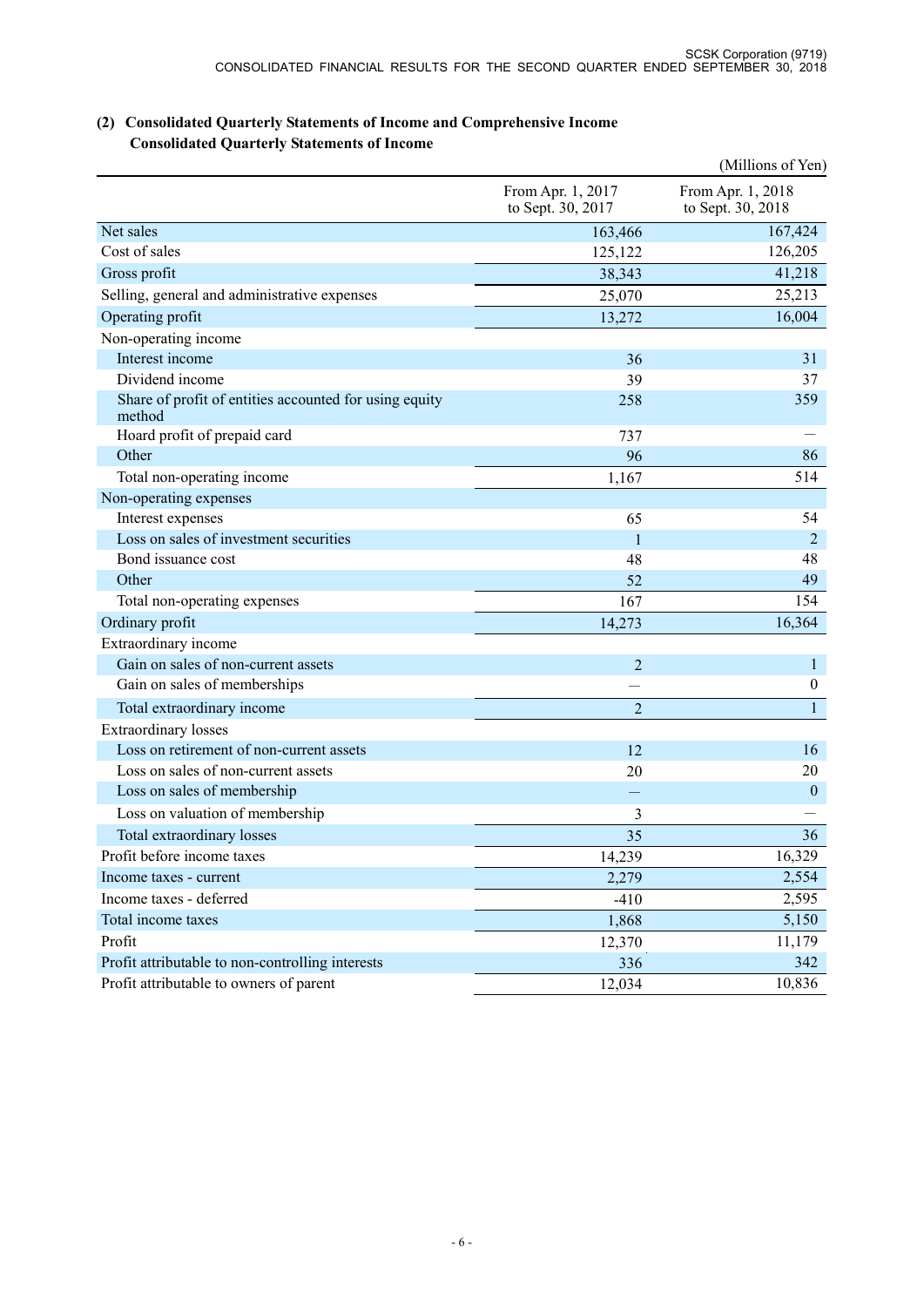|                                                                                      |                                        | (Millions of Yen)                      |
|--------------------------------------------------------------------------------------|----------------------------------------|----------------------------------------|
|                                                                                      | From Apr. 1, 2017<br>to Sept. 30, 2017 | From Apr. 1, 2018<br>to Sept. 30, 2018 |
| Profit                                                                               | 12,370                                 | 11,179                                 |
| Other comprehensive income                                                           |                                        |                                        |
| Valuation difference on available-for-sale securities                                | 148                                    | 284                                    |
| Deferred gains or losses on hedges                                                   | 13                                     | 27                                     |
| Foreign currency translation adjustment                                              | $-33$                                  | 56                                     |
| Remeasurements of defined benefit plans, net of tax                                  | $-29$                                  | 241                                    |
| Share of other comprehensive income of entities<br>accounted for using equity method | 22                                     |                                        |
| Total other comprehensive income                                                     | 120                                    | 611                                    |
| Comprehensive income                                                                 | 12,491                                 | 11,790                                 |
| Comprehensive income attributable to                                                 |                                        |                                        |
| Comprehensive income attributable to owners of parent                                | 12,151                                 | 11,446                                 |
| Comprehensive income attributable to non-controlling<br>interests                    | 339                                    | 344                                    |

## **Consolidated Quarterly Statements of Comprehensive Income**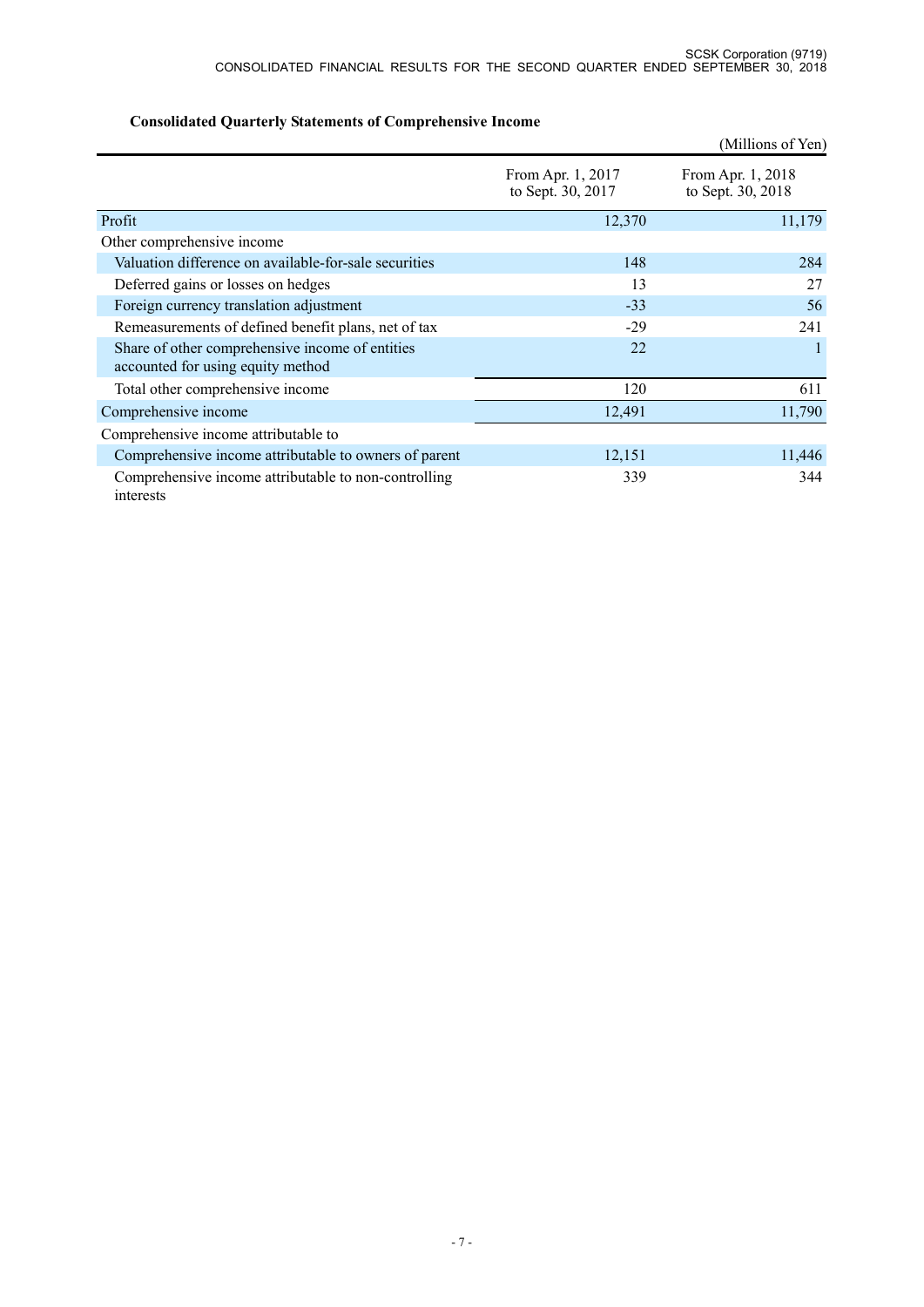## **(3) Consolidated Quarterly Statements of Cash Flows**

|                                                                         |                                        | (Millions of Yen)                      |
|-------------------------------------------------------------------------|----------------------------------------|----------------------------------------|
|                                                                         | From Apr. 1, 2017<br>to Sept. 30, 2017 | From Apr. 1, 2018<br>to Sept. 30, 2018 |
| Cash flows from operating activities                                    |                                        |                                        |
| Profit before income taxes                                              | 14,239                                 | 16,329                                 |
| Depreciation                                                            | 4,788                                  | 4,560                                  |
| Amortization of goodwill                                                | 34                                     | 15                                     |
| Increase (decrease) in allowance for doubtful accounts                  | $-18$                                  | $-57$                                  |
| Increase (decrease) in net defined benefit liability                    | $-464$                                 | $-505$                                 |
| Decrease (increase) in net defined benefit asset                        | 13                                     |                                        |
| Loss on retirement of non-current assets                                | 12                                     | 16                                     |
| Loss (gain) on sales of non-current assets                              | 17                                     | 18                                     |
| Loss (gain) on sales of investment securities                           | $\mathbf{1}$                           | $\overline{2}$                         |
| Share of loss (profit) of entities accounted for using equity<br>method | $-258$                                 | $-359$                                 |
| Interest and dividend income                                            | $-75$                                  | -68                                    |
| Interest expenses paid on loans and bonds                               | 65                                     | 54                                     |
| Loss (gain) on investments in partnership                               | $-40$                                  | $-14$                                  |
| Decrease (increase) in investment securities for sale                   | 2,088                                  |                                        |
| Decrease (increase) in notes and accounts receivable - trade            | 5,357                                  | 6,465                                  |
| Decrease (increase) in inventories                                      | $-1,306$                               | $-327$                                 |
| Decrease (increase) in guarantee deposits                               | $-5,846$                               |                                        |
| Increase (decrease) in notes and accounts payable - trade               | $-5,170$                               | $-2,587$                               |
| Increase (decrease) in deposits received of prepaid cards               | 197                                    |                                        |
| Other, net                                                              | 263                                    | $-1,686$                               |
| Subtotal                                                                | 13,902                                 | 21,853                                 |
| Interest and dividend income received                                   | 159                                    | 165                                    |
| Interest expenses paid                                                  | $-80$                                  | $-53$                                  |
| Income taxes (paid) refund                                              | $-1,213$                               | $-3,950$                               |
| Net cash provided by (used in) operating activities                     | 12,768                                 | 18,014                                 |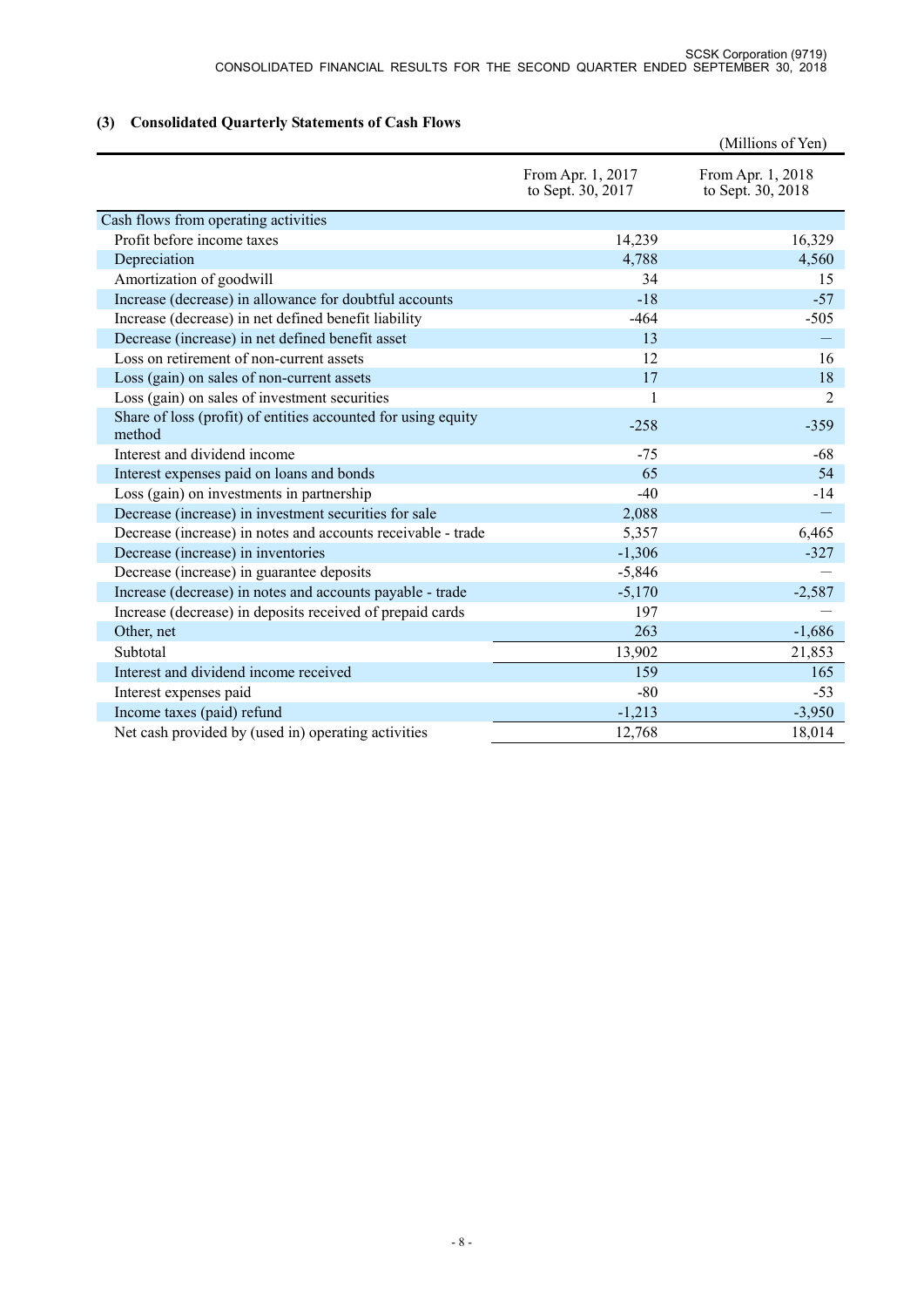#### SCSK Corporation (9719) CONSOLIDATED FINANCIAL RESULTS FOR THE SECOND QUARTER ENDED SEPTEMBER 30, 2018

|                                                                             |                                        | (Millions of Yen)                      |
|-----------------------------------------------------------------------------|----------------------------------------|----------------------------------------|
|                                                                             | From Apr. 1, 2017<br>to Sept. 30, 2017 | From Apr. 1, 2018<br>to Sept. 30, 2018 |
| Cash flows from investing activities                                        |                                        |                                        |
| Purchase of property, plant and equipment                                   | $-5,035$                               | $-4,393$                               |
| Proceeds from sales of property, plant and equipment                        | 6                                      | 12                                     |
| Purchase of intangible assets                                               | $-1,701$                               | $-1,668$                               |
| Purchase of investment securities                                           | $-400$                                 | $-885$                                 |
| Proceeds from sales and redemption of investment<br>securities              | 115                                    |                                        |
| Collection of short-term loans receivable                                   | $\overline{4}$                         | 19                                     |
| Proceeds from withdrawal of investments in partnership                      |                                        | 40                                     |
| Payments for lease and guarantee deposits                                   | $-199$                                 | $-97$                                  |
| Proceeds from collection of lease and guarantee deposits                    | 146                                    | 417                                    |
| Other, net                                                                  | $-110$                                 | $-134$                                 |
| Net cash provided by (used in) investing activities                         | $-7,174$                               | $-6,689$                               |
| Cash flows from financing activities                                        |                                        |                                        |
| Increase in short-term loans payable                                        | 10,000                                 | 15,000                                 |
| Decrease in short-term loans payable                                        | $-10,000$                              | $-10,000$                              |
| Repayments of long-term loans payable                                       | $-10,000$                              | $-5,000$                               |
| Proceeds from issuance of bonds                                             | 10,000                                 | 10,000                                 |
| Redemption of bonds                                                         | $-10,000$                              |                                        |
| Repayments of lease obligations                                             | $-345$                                 | $-329$                                 |
| Purchase of treasury shares                                                 | $-7$                                   | -6                                     |
| Proceeds from sales of treasury shares                                      | $\mathbf{0}$                           | $\mathbf{0}$                           |
| Cash dividends paid                                                         | $-4,941$                               | $-4,941$                               |
| Dividends paid to non-controlling interests                                 | $-102$                                 | $-109$                                 |
| Net cash provided by (used in) financing activities                         | $-15,397$                              | 4,613                                  |
| Effect of exchange rate change on cash and cash equivalents                 | $-38$                                  | 21                                     |
| Net increase (decrease) in cash and cash equivalents                        | $-9,841$                               | 15,960                                 |
| Cash and cash equivalents at beginning of period                            | 123,935                                | 99,797                                 |
| Increase in cash and cash equivalents from newly<br>consolidated subsidiary |                                        | 70                                     |
| Cash and cash equivalents at end of period                                  | 114,093                                | 115,828                                |
|                                                                             |                                        |                                        |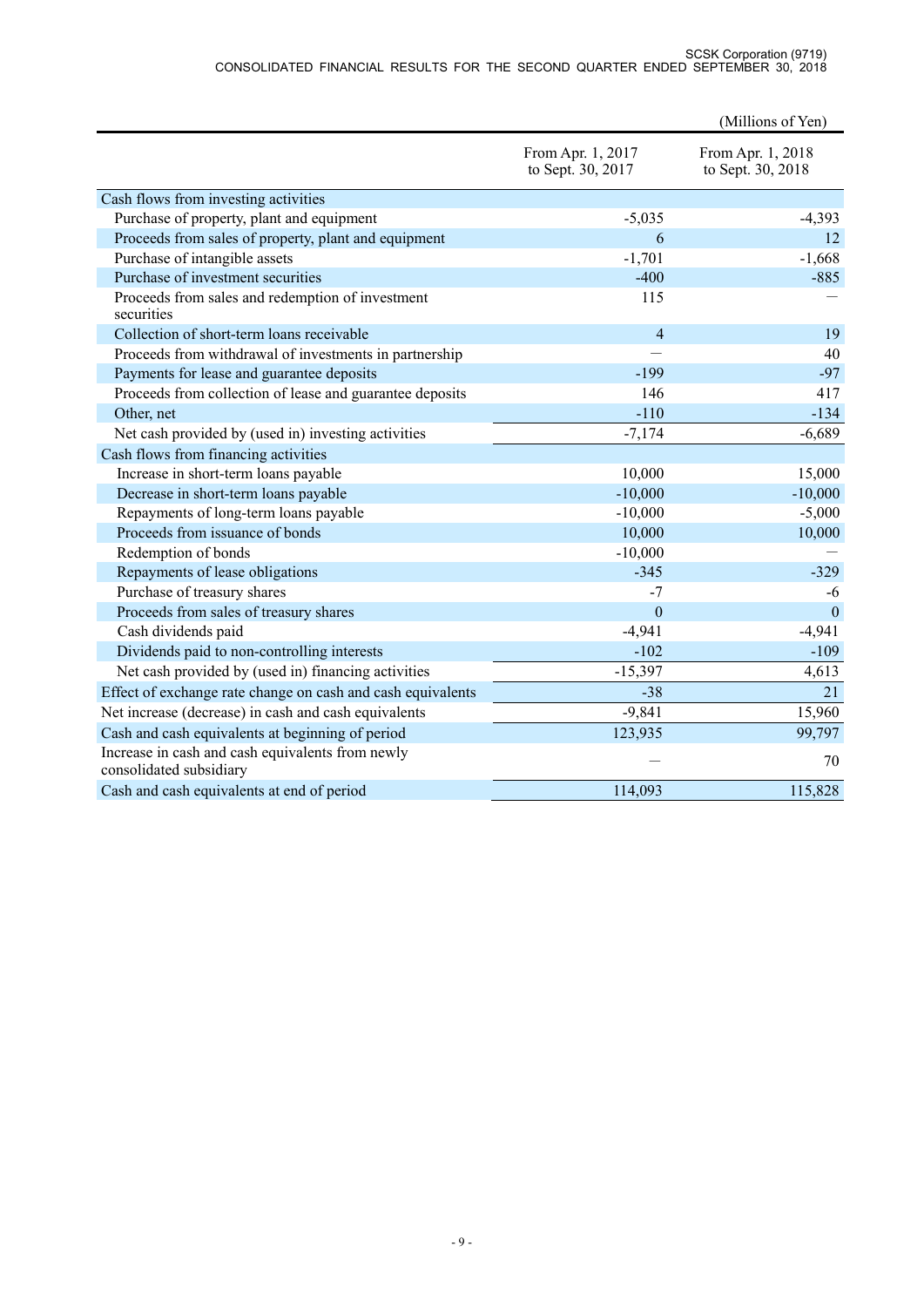## **(4) Notes regarding Consolidated Financial Results for the Second Quarter ended September 30, 2018**

**(Notes regarding the Premise of a Going Concern)**

No applicable items.

#### **(Notes concerning significant changes in shareholders' equity)**

No applicable items.

## **(Supplementary Information)**

Effective April 1, 2018, the Company applied Partial Amendments to Accounting Standard for Tax Effect Accounting (Accounting Standards Board of Japan (ASBJ) Statement No. 28, February 16, 2018). In reflection of this standard, deferred tax assets are displayed under investments and other assets while deferred tax liabilities are displayed under non-current liabilities.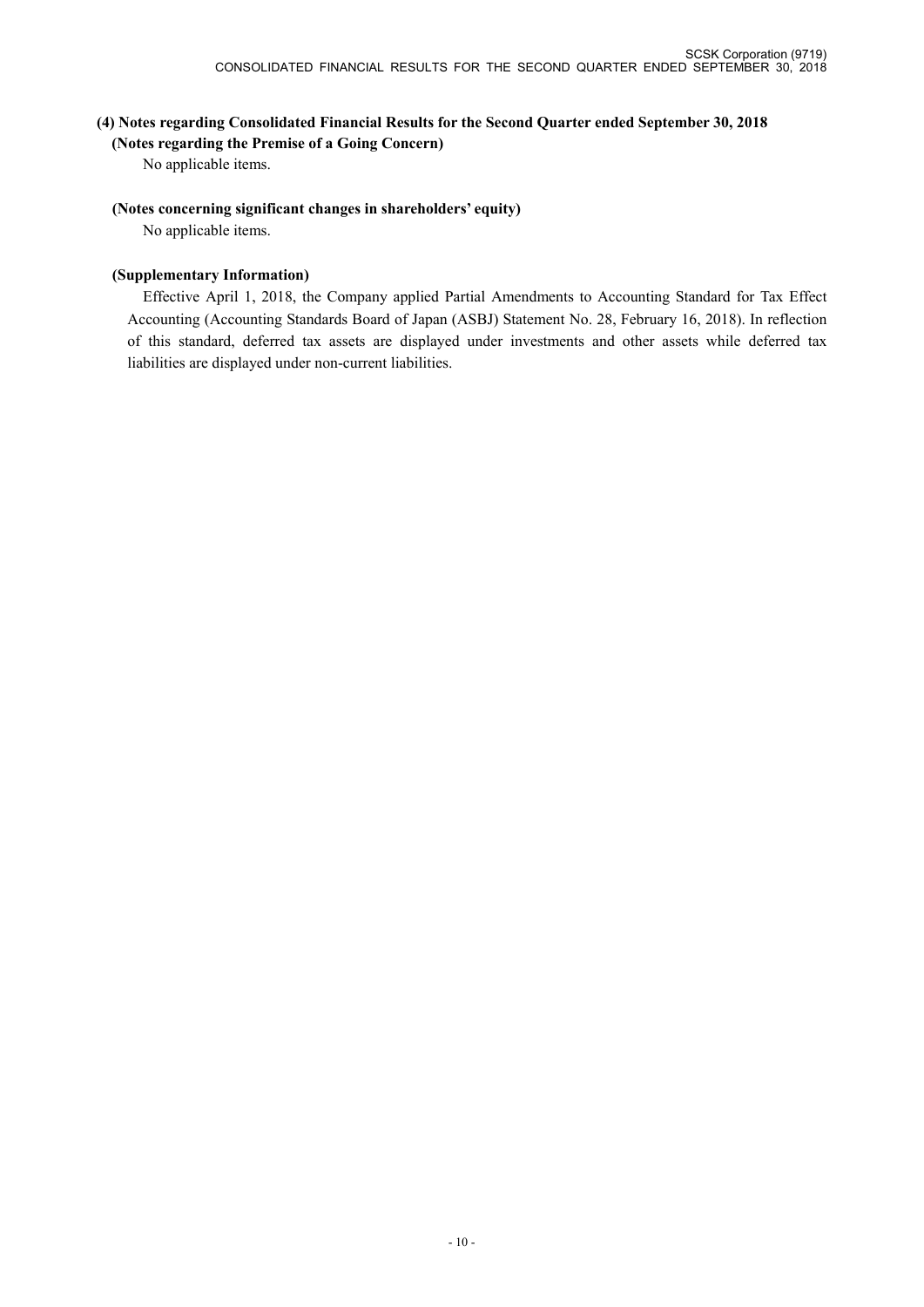## (Segment Information)

I. Second quarter of fiscal year ended March 31, 2018 (April 1, 2017 to September 30, 2017)

Information on Sales, Segment profit (loss) by Reportable Segment

| (Millions of Yen)                         |                                                                 |                                                    |                                         |                                                               |                              |                          |                  |
|-------------------------------------------|-----------------------------------------------------------------|----------------------------------------------------|-----------------------------------------|---------------------------------------------------------------|------------------------------|--------------------------|------------------|
|                                           | Manufacturing &<br>Telecommunication<br><b>Systems Business</b> | Distribution &<br>Media Systems<br><b>Business</b> | Financial<br>Systems<br><b>Business</b> | Global System<br>Solutions &<br>Innovation<br><b>Business</b> | <b>Business</b><br>Solutions | IT Platform<br>Solutions | IT<br>Management |
| Sales                                     |                                                                 |                                                    |                                         |                                                               |                              |                          |                  |
| (1) Outside customers                     | 18,164                                                          | 28,886                                             | 31,531                                  | 6,235                                                         | 31,047                       | 25,068                   | 20,254           |
| (2)<br>Intersegment sales<br>or transfers | 453                                                             | 554                                                | 253                                     | 3,824                                                         | 2,630                        | 3,068                    | 5,986            |
| Total                                     | 18,618                                                          | 29,441                                             | 31,785                                  | 10,059                                                        | 33,678                       | 28,137                   | 26,240           |
| Segment profit (loss)                     | 1,792                                                           | 3,357                                              | 2,646                                   | 821                                                           | 1,606                        | 2,131                    | 1,841            |

|                                           | Others | Adjustments<br>Total<br>(Note 1) |           | Amounts<br>Reported in the<br>Consolidated<br>Financial<br><b>Statements</b><br>(Note 2) |
|-------------------------------------------|--------|----------------------------------|-----------|------------------------------------------------------------------------------------------|
| <b>Sales</b>                              |        |                                  |           |                                                                                          |
| (1) Outside customers                     | 2,276  | 163,466                          |           | 163,466                                                                                  |
| Intersegment sales<br>(2)<br>or transfers | 1,549  | 18,321                           | $-18,321$ |                                                                                          |
| Total                                     | 3,826  | 181,787                          | $-18,321$ | 163,466                                                                                  |
| Segment profit (loss)                     | 168    | 14,365                           | $-1,092$  | 13,272                                                                                   |

Notes: Adjustments are as follows:

1. The adjustment loss of ¥1,092 million to segment profit (loss) represent general corporate expenses that have not been allocated to the reportable segments.

2. Segment profit (loss) has been reconciled to operating profit in the consolidated income statement.